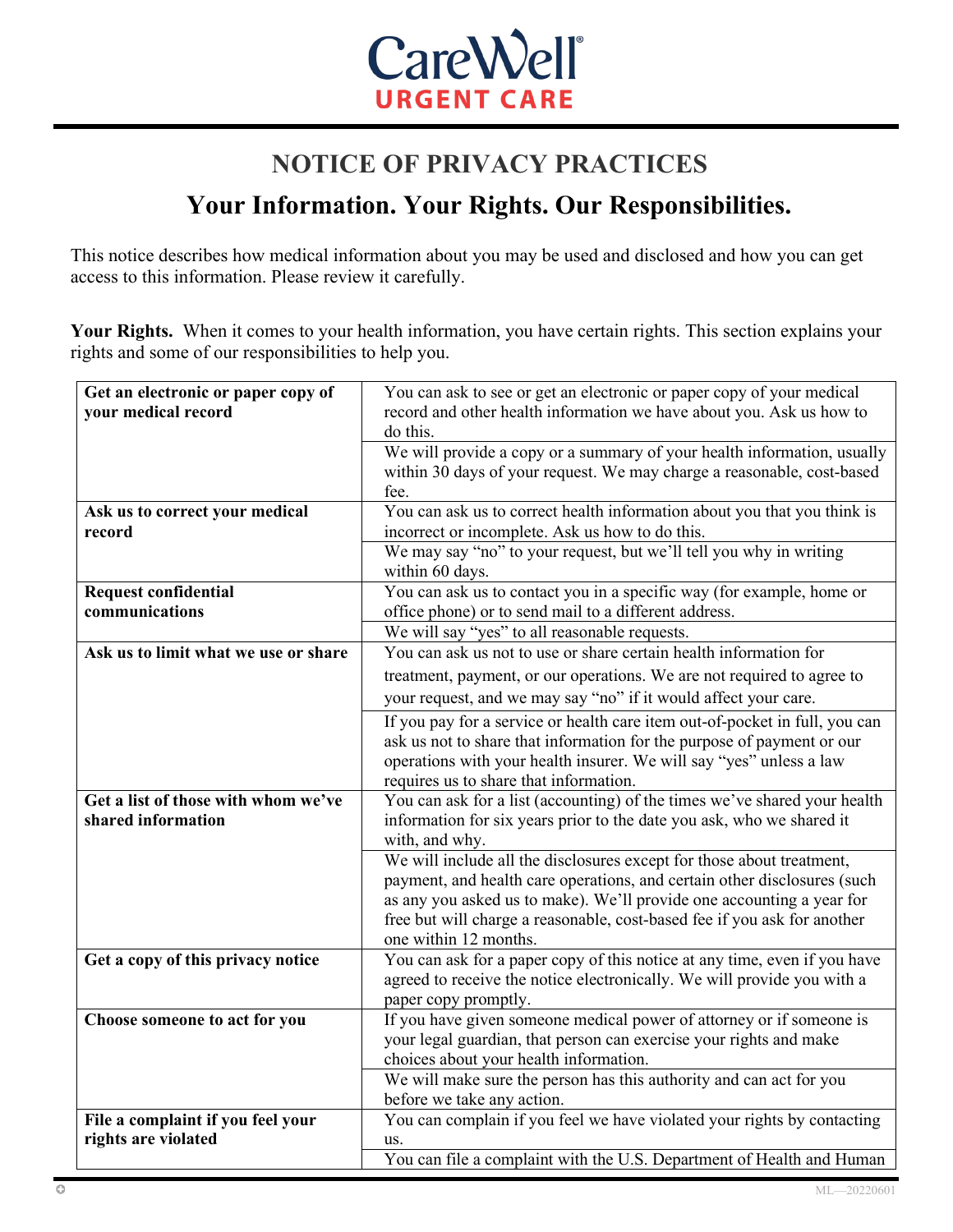| Services Office for Civil Rights by sending a letter to 200 Independence<br>Avenue, S.W., Washington, D.C. 20201, calling 1-877-696-6775, or<br>visiting www.hhs.gov/ocr/privacy/hipaa/complaints/. |
|-----------------------------------------------------------------------------------------------------------------------------------------------------------------------------------------------------|
| We will not retaliate against you for filing a complaint.                                                                                                                                           |

**Your Choices.** For certain health information, you can tell us your choices about what we share. If you have a clear preference for how we share your information in the situations described below, talk to us. Tell us what you want us to do, and we will follow your instructions.

| In these cases, you have both the right                                                                                                                                                                                                                                                     | Share information with your family, close friends, or others involved                        |
|---------------------------------------------------------------------------------------------------------------------------------------------------------------------------------------------------------------------------------------------------------------------------------------------|----------------------------------------------------------------------------------------------|
| and choice to tell us to:                                                                                                                                                                                                                                                                   | in your care.                                                                                |
|                                                                                                                                                                                                                                                                                             | Share information in a disaster relief situation.                                            |
|                                                                                                                                                                                                                                                                                             | Include your information in a directory.                                                     |
| If you are not able to tell us your preference, for example if you are unconscious, we may go ahead and share your<br>information if we believe it is in your best interest. We may also share your information when needed to lessen a<br>serious and imminent threat to health or safety. |                                                                                              |
| In these cases, we never share your                                                                                                                                                                                                                                                         | Sale of your information.                                                                    |
| information unless you give us written<br>permission:                                                                                                                                                                                                                                       | Most sharing of psychotherapy notes.                                                         |
| In the case of fundraising:                                                                                                                                                                                                                                                                 | We may contact you for fundraising efforts, but you can tell us not to<br>contact you again. |

**Our Uses and Disclosures.** We are permitted and typically use or share your health information without your written authorization in the following ways:

| <b>Treat you</b>              | We can use your health information and share it with other<br>professionals who are treating you.                       |
|-------------------------------|-------------------------------------------------------------------------------------------------------------------------|
|                               | Example: A doctor treating you for an injury asks another doctor<br>about your overall health condition.                |
| Run our organization          | We can use and share your health information to run our practice,<br>improve your care, and contact you when necessary. |
|                               | Example: We use health information about you to manage your<br>treatment and services.                                  |
| <b>Bill for your services</b> | We can use and share your health information to bill and get<br>payment from health plans or other entities.            |
|                               | Example: We give information about you to your health insurance<br>plan so it will pay for your services.               |

We are allowed or required to share your information in other ways – usually in ways that contribute to the public good, such as public health and research. We have to meet many conditions in the law before we can share your information for these purposes. For more information see: [www.hhs.gov/ocr/privacy/hipaa/understanding/consumers/index.html](http://www.hhs.gov/ocr/privacy/hipaa/understanding/consumers/index.html)**.**

| Help with public health and safety issues | Preventing disease.                                                   |
|-------------------------------------------|-----------------------------------------------------------------------|
| We can share health information about you | Helping with product recalls.                                         |
| for certain situations such as:           | Reporting adverse reactions to medications.                           |
|                                           | Reporting suspected abuse, neglect, or domestic violence.             |
|                                           | Preventing or reducing a serious threat to anyone's health or safety. |
| Do research                               | We can use or share your information for health research.             |
| Comply with the law                       | We will share information about you if state or federal laws require  |
|                                           | it, including with the Department of Health and Human Services if it  |
|                                           | wants to see that we're complying with federal privacy law.           |
| Respond to organ and tissue donation      | We can share health information about you with organ procurement      |